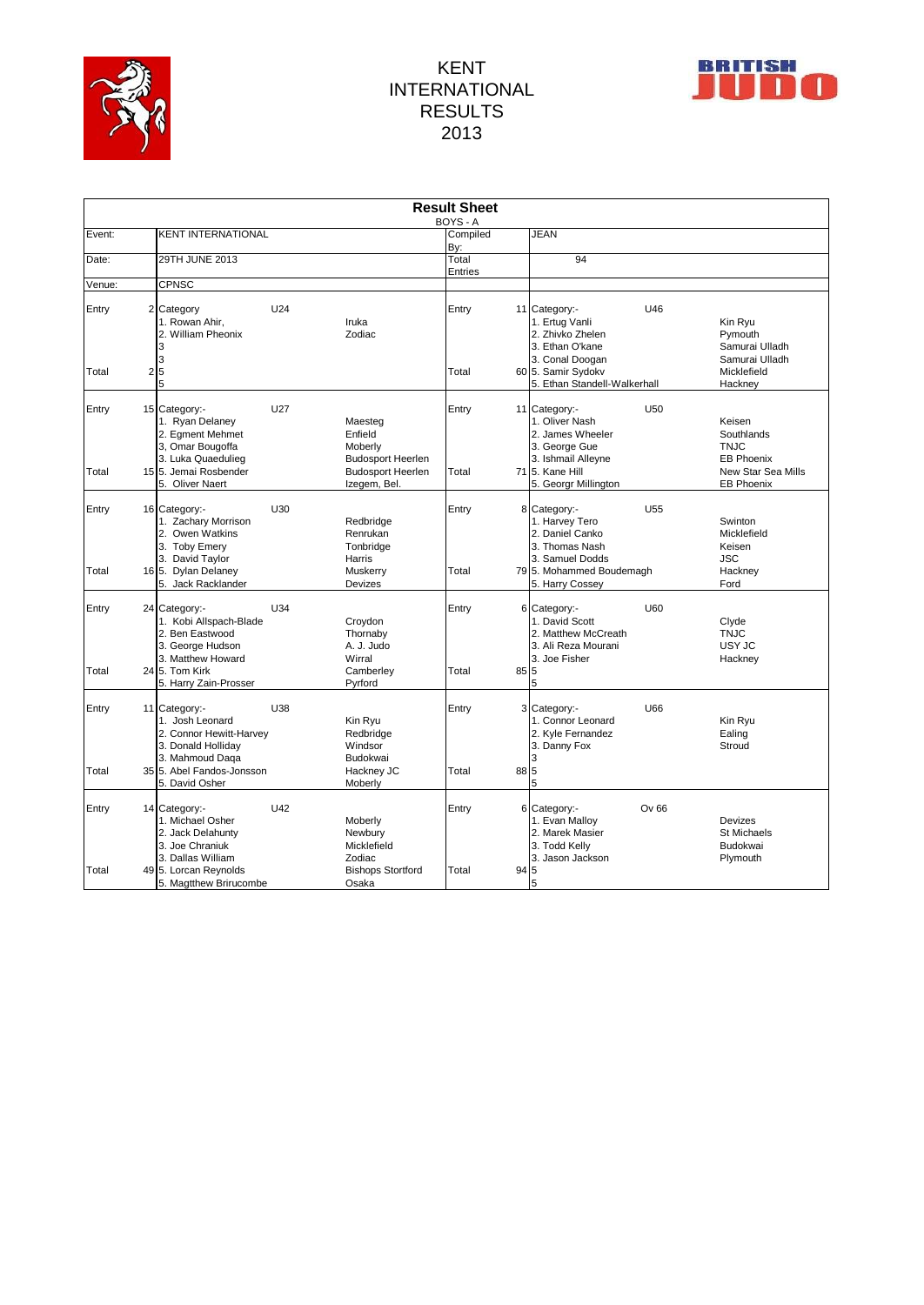



|                |    |                                                                                                                                               |     |                                                                                           | <b>Result Sheet</b><br>GIRLS - A |      |                                                                                                                          |                                                                                 |
|----------------|----|-----------------------------------------------------------------------------------------------------------------------------------------------|-----|-------------------------------------------------------------------------------------------|----------------------------------|------|--------------------------------------------------------------------------------------------------------------------------|---------------------------------------------------------------------------------|
| Event:         |    | <b>KENT INTERNATIONAL</b>                                                                                                                     |     |                                                                                           | Compiled                         |      | JEAN                                                                                                                     |                                                                                 |
|                |    |                                                                                                                                               |     |                                                                                           | By:                              |      |                                                                                                                          |                                                                                 |
| Date:          |    | 29th June 2013                                                                                                                                |     |                                                                                           | Total<br><b>Entries</b>          |      | 53                                                                                                                       |                                                                                 |
| Venue:         |    | <b>CPNSC</b>                                                                                                                                  |     |                                                                                           |                                  |      |                                                                                                                          |                                                                                 |
|                |    |                                                                                                                                               |     |                                                                                           |                                  |      |                                                                                                                          |                                                                                 |
| Entry<br>Total |    | 11 Category<br>1. Annalise Carew<br>2. Chloe Dodge<br>3. Imaan Shah<br>3. Megan Walmsley<br>11 5. Trenisse Malazarte<br>5. Nianh southgate    | U28 | Walderslade<br>Micklefield<br>Iruka<br>Ealing<br>Pyrford<br><b>Black Dog</b>              | Entry<br>Total                   | 44   | U <sub>52</sub><br>4 Category:-<br>1, Niamh White<br>2. Arina Bagautdinova<br>3. Ellie Townley<br>4. Lily Seabright<br>5 | Pinewood<br><b>Kettering Premier</b><br>Hibari Khan<br><b>Bishops Stortford</b> |
| Entry<br>Total | 15 | 4 Category:-<br>1. Jessica Reeve<br>2. Shannon Kenny<br>3. Isobel McKay<br>3. Lauren Cato<br>5<br>5                                           | U32 | <b>BradleyStoke</b><br>Pyrford<br>Devizes<br>Renrukan                                     | Entry<br>Total                   | 48   | <b>U57</b><br>4 Category:-<br>1. Lara Hewitt<br>2. Chloe Moir<br>3. Abigail Seaton<br>3. Sarah Alla<br>5<br>5            | Pinewood<br>Samurai Uladh<br>Tonbridge<br>Hackney JC                            |
| Entry<br>Total |    | 8 Category:-<br>1. Jessica Jesus<br>2. Francesca Morgan<br>3. Skye Westwood<br>3. Stacey Malone<br>23 5. Fleur Tanti<br>5. Lauren Hill        | U36 | St Michaels<br>Witley<br>Renrukan<br>Wolverhampton<br>Maesteg<br><b>New Star Seamills</b> | Entry<br>Total                   | 535  | O <sub>57</sub><br>5 Category:-<br>1. Alexandra Pudlo<br>2. Kerry Fearn<br>3. Megan Davies<br>3. Jorden Venables<br>5    | Osterley JC<br>Plymouth JC<br>Dudley<br><b>Newcross MS</b>                      |
| Entry<br>Total |    | 5 Category:-<br>1. Cordelia Gregory<br>2, Ciara Simmons<br>3. Leya Rahman<br>3. Margaret O'Leary<br>28 5. Lia Thompson<br>5                   | U40 | Plymouth JC<br>Gosport<br>Redbridge<br>Muskerry<br>Kin Ryu (Sussex)                       | Entry<br>Total                   | 53   | Category:-<br>1<br>$\overline{2}$<br>3<br>3<br>5<br>5                                                                    |                                                                                 |
| Entry          |    | 3 Category:-<br>1. Sian Bobrowski<br>2. Thea Griffey<br>3. Elize Arends<br>4                                                                  | U44 | Worcester JC<br>Kin Ryu (Sussex)<br>Heerlen (Ned)                                         | Entry                            |      | Category:-<br>$\overline{2}$<br>3<br>3                                                                                   |                                                                                 |
| Total          | 31 | 5<br>5                                                                                                                                        |     |                                                                                           | Total                            | 53 5 | 5                                                                                                                        |                                                                                 |
| Entry<br>Total |    | 9 Category:-<br>1. Sinead Ferguson<br>2. Georgia McHale<br>3. Lena James<br>3. Lacey-Marie Williams<br>40 5. Lauren Jones<br>5. Brooke Powell | U48 | Walderslade<br>Sixty One<br>Hackney<br>Maesteg<br>Kingsley Hall<br>N. Cross               | Entry<br>Total                   | 53 5 | Category:-<br>1<br>$\overline{c}$<br>3<br>3<br>5                                                                         |                                                                                 |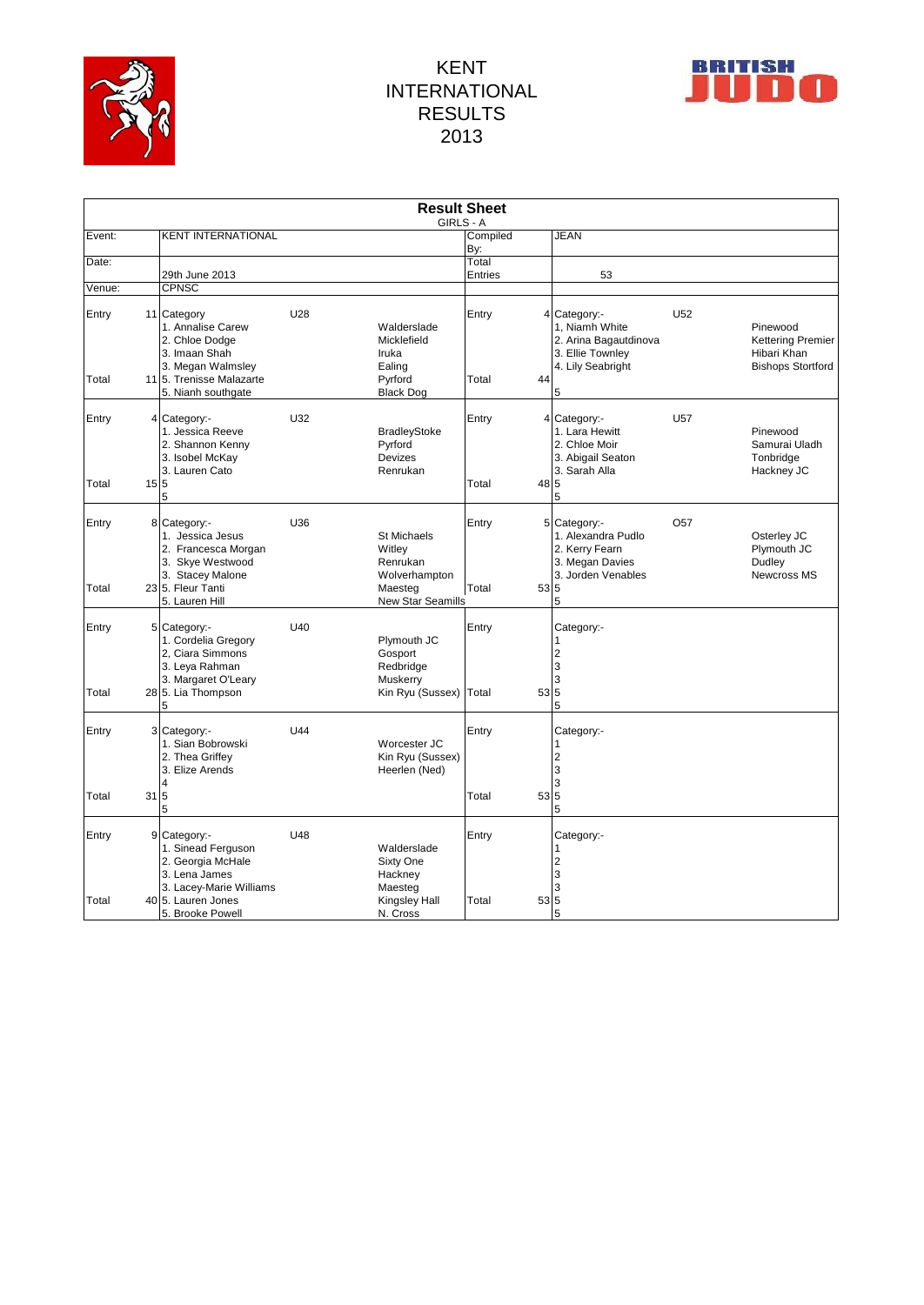



|                |                                                                                                                                   |                                                                           | <b>Result Sheet</b>     |       |                                                                                                                                |                                                                |
|----------------|-----------------------------------------------------------------------------------------------------------------------------------|---------------------------------------------------------------------------|-------------------------|-------|--------------------------------------------------------------------------------------------------------------------------------|----------------------------------------------------------------|
|                |                                                                                                                                   |                                                                           | BOYS - B                |       |                                                                                                                                |                                                                |
| Event:         | <b>KENT INTERNATIONAL</b>                                                                                                         |                                                                           | Compiled<br>Bv:         |       | <b>JEAN</b>                                                                                                                    |                                                                |
| Date:          | 29.06.2013                                                                                                                        |                                                                           | Total<br><b>Entries</b> |       | 215                                                                                                                            |                                                                |
| Venue:         | <b>CPNSC</b>                                                                                                                      |                                                                           |                         |       |                                                                                                                                |                                                                |
| Entry          | U30<br>17 Category;<br>1. Jamie Mansfield<br>2. Billy Rodman<br>3. Adam Funnell                                                   | Witley<br>Hibarakan<br>Kin Ryu                                            | Entry                   |       | 24 Category:-<br>U <sub>55</sub><br>1. Jacob Aldridge<br>2. Thomas Drayton<br>3. Iwan Cavil                                    | Newbury<br>Redbridge<br>Rhonda                                 |
| Total          | 3. Harry Thomas<br>17 5. Robbo De Mets<br>5. Adam Robinson                                                                        | Maesteg<br>Izegem (Bel)<br>The Parks                                      | Total                   |       | 3. Jack Langdon<br>169 5. Billy Savage-Ellis<br>5. Thomas Huckstep                                                             | Gateshead<br><b>EB Pheonix</b><br>Pinewood                     |
| Entry          | U34<br>13 Category:-<br>1. Lewis Weeks<br>2. Max Goodkind<br>3. Alexander Rijksen-Salman<br>3. Sam Awiti-Alcaraz                  | Zodiac<br>Moberly<br><b>Bradley Stoke</b><br>Enfield                      | Entry                   |       | U60<br>21 Category:-<br>1. Martin Audzers<br>2. Tyrone Murphy<br>3. Joe Sandwell<br>3. Callum Curtis                           | A <sub>1</sub><br>Muskerry<br>Osaka<br><b>Black Dog</b>        |
| Total          | 30 5. Robin VlasVeld<br>5. Toby Reed                                                                                              | Heerlen (Ned)<br>Shepton                                                  | Total                   |       | 190 5. David Saran<br>5. Arkadiusz Kaniewski                                                                                   | Westcroft<br>The Wirral                                        |
| Entry<br>Total | U38<br>30 Category:-<br>1. Oliver Park<br>2. Togho Kimura<br>3. Ben Townsnd<br>3. Lewis Warner<br>60 <sub>15</sub> . Declan White | Hibari kan<br>Ealing<br>Newbury<br>Polkyth<br>Pinewood                    | Entry<br>Total          |       | U66<br>13 Category:-<br>1. Ben Jackson<br>2. Harvey Williams<br>3. Cameron Harvey<br>3. Matthew Cato<br>203 5. Edgar Jurgils   | Zodiac<br>Osaka<br>Akitas<br>Renrukan<br>Stratford             |
|                | 5. Ryan Rijksen-Salman                                                                                                            | <b>BradleyStoke</b>                                                       |                         |       | 5. Louis Bennett-Walsh                                                                                                         | Sovereign                                                      |
| Entry          | U42<br>28 Category:-<br>1. Sergei Sakhterov<br>2. Kye Orledge<br>3. Shane davies<br>3. Samuel Perry                               | Alpha<br><b>Team Bath</b><br>Wolverhampton<br>2As                         | Entry                   | 7     | <b>U73</b><br>Category:-<br>1. Michael Wensierski<br>2. Aaron Mahoney-Jones<br>3. Lionel Sola Malonga<br>3. Lukas Razbadauskis | Enfield<br><b>EB Pheonix</b><br><b>EB Pheonix</b><br>Stratford |
| Total          | 88 5. Joseph Halliday<br>3. George Gray                                                                                           | Waterloo<br>Gateshead                                                     | Total                   | 210 5 | 5                                                                                                                              |                                                                |
| Entry          | 29 Category:-<br>U46<br>1. Mohammad Alip<br>2. Jack Reeves<br>3. Joshua Giles<br>3. Sebastian Speekenbrimt                        | <b>EB Pheonix</b><br><b>Bradley Stoke</b><br>Coventry<br>Lu-Gia-Gen (Ned) | Entry                   |       | O73<br>5 Category:-<br>1. Oisin McLoughlin<br>2. Max Shorter<br>3. Tom Meaden<br>3. Alex Vasekin                               | Samura Uladh<br><b>United Judo</b><br>Devizes<br>Happidojo     |
| Total          | 117 5. Jamie Spencer-Pickup<br>5. Frazer Barton                                                                                   | Ryecroft<br>Hibarakan                                                     | Total                   |       | 215 5. Liam Ferguson<br>5                                                                                                      | Walderslade                                                    |
| Entry          | U <sub>50</sub><br>28 Category:-<br>1. Razzino Ottavoi<br>2. Festus Ahroulu<br>3. Louis Del Sol<br>3. Isaac Matthews              | East Yorkshire JA<br><b>EB Pheonix</b><br>Osaka<br><b>Bradley Stoke</b>   | Entry                   |       | Category:-<br>2<br>3<br>3                                                                                                      |                                                                |
| Total          | 145 5. Scott Pearce<br>5. toby Roberts                                                                                            | Dragon<br>Camberley                                                       | Total                   | 215   | 5<br>5                                                                                                                         |                                                                |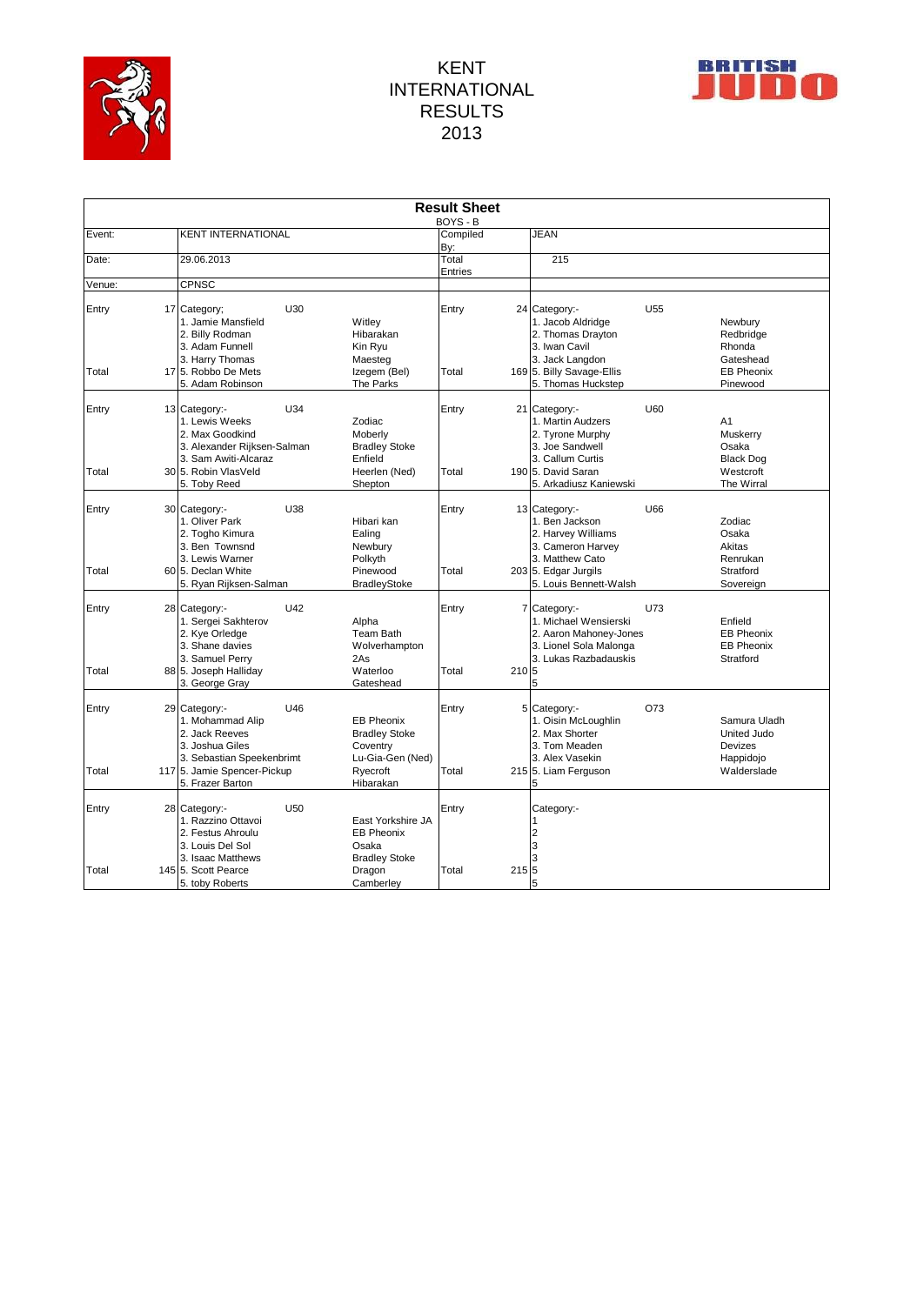



|                | <b>RESULT SHEET</b>               |                                                                                                                                  |                 |                                                                                   |                  |       |                                                                                                                                                                  |                                                                                         |
|----------------|-----------------------------------|----------------------------------------------------------------------------------------------------------------------------------|-----------------|-----------------------------------------------------------------------------------|------------------|-------|------------------------------------------------------------------------------------------------------------------------------------------------------------------|-----------------------------------------------------------------------------------------|
|                |                                   |                                                                                                                                  |                 |                                                                                   | GIRLS - B        |       |                                                                                                                                                                  |                                                                                         |
| Event:         |                                   | <b>KENT INTERNATIONAL</b>                                                                                                        |                 |                                                                                   | Compiled<br>By:  |       | <b>JEAN</b>                                                                                                                                                      |                                                                                         |
| Date:          |                                   | 29.06.2013                                                                                                                       |                 |                                                                                   | Total<br>Entries |       | 108                                                                                                                                                              |                                                                                         |
| Venue:         | cpnsc                             |                                                                                                                                  |                 |                                                                                   |                  |       |                                                                                                                                                                  |                                                                                         |
| Entry          | 10 Categroy:                      | 1. Samantha Gipp<br>2. Jasmine Stringer<br>3. Rosie Bow                                                                          | U32             | Redbridge<br>Tonbridge<br>Stratford                                               | Entry            |       | U57<br>16 Category:-<br>1. Chloe Nunn<br>2. Kirstyn Chase<br>3. Tess Hodgson-Sakamoto                                                                            | <b>Bishops Stortford</b><br>Kin Ryu<br>61 JC                                            |
| Total          |                                   | 3. Rachel Jackson<br>10 <sub>5</sub> . Toni Maloni<br>5. Kristina Pavlou                                                         |                 | Southlands<br>Wol<br><b>TNJC</b>                                                  | Total            |       | 3. Francesca Paine<br>87 5. Hannah Webb<br>5. Annie Boby                                                                                                         | 61JC<br>61JC<br>Osaka                                                                   |
| Entry<br>Total | 14 Category:-<br>24 5. Katie John | 1. Ammi Takahashi<br>2. Amy Platten<br>3. Amme Thorpe<br>3. Tatum Keen<br>5. Rachel Towle                                        | U36             | Ealing<br><b>WGC</b><br>Sportif<br><b>Bradley Stoke</b><br>Sittingbourne<br>Clyde | Entry<br>Total   |       | U63<br>12 Category:-<br>1. Kirstie Strouts-Mccallion<br>2. Karla-Marie Owen<br>3. Alex Moonev<br>3. Heike Westerhuf<br>99 5. Charlotte Plane<br>5. Holly Bentham | St Columbs<br>Maesteg<br><b>SKK</b><br>Grootegast (Ned)<br>Samurai<br>East Yorkshire JA |
| Entry<br>Total | 7 Category:-<br>31 5<br>5         | 1. Molly Harvey<br>2. Grace Griffith<br>3. Mollie Game<br>3. Holly Eccles                                                        | U40             | Tonbridge<br>Tsukuru<br>Pyrford<br>Pinewood                                       | Entry<br>Total   | 105 5 | <b>U70</b><br>6 Category:-<br>1. Chrissie Webb<br>2. Amy Oran<br>3. Alice Skelton<br>3. Samantha Weir<br>5                                                       | Pinewood<br>Yate Star<br>Retford<br>Samurai Uladh                                       |
| Entry<br>Total | 8 Category:-                      | 1. Kiera Bateman<br>2. Erin Peden<br>3. Annika Wolff<br>3. Emily Cowell<br>39 <sub>5</sub> . Madeleine Herbert<br>5. Alysha Luff | U44             | Pinewood<br>Clyde<br>Hei-Sei-Do-Klimmen<br>Osaka<br>Osaka<br>Hibari-Kan           | Entry<br>Total   | 108 5 | O70<br>3 Category:-<br>1. Georgia Greeenidge<br>2. Rachel Bennett<br>3. Abbie Edgar<br>3<br>5                                                                    | Enfield<br>Patchway<br>Sportif                                                          |
| Entry          | 16 Category:-                     | 1. Chloe Alvis<br>2. Yasmin Javadian<br>3. Jasmine Hacker-Jones<br>3. Josie Steel                                                | U48             | Redbridge<br>Coventry<br>Maesteg<br>Highland budokan                              | Entry            |       | Category:-<br>2<br>3<br>3                                                                                                                                        |                                                                                         |
| Total          |                                   | 55 5. Megan Robinson<br>5. Sephora Varatharasan                                                                                  |                 | <b>Bradley Stoke</b><br>Dartford                                                  | Total            | 108 5 | 5                                                                                                                                                                |                                                                                         |
| Entry          | 16 Category:-                     | 1. Imogen Tanner<br>2. Emma Carroll<br>3. Victoria Colhoun<br>3. Anna Platten                                                    | U <sub>52</sub> | Melbourn<br>Sportif<br>Samurai Uladh<br><b>WGC</b>                                | Entry            |       | Category:-<br>$\overline{c}$<br>3<br>3                                                                                                                           |                                                                                         |
| Total          |                                   | 71 5. Morgan Cullum<br>5. Megan Bowen                                                                                            |                 | Osaka<br>Sovereign                                                                | Total            | 108 5 | 5                                                                                                                                                                |                                                                                         |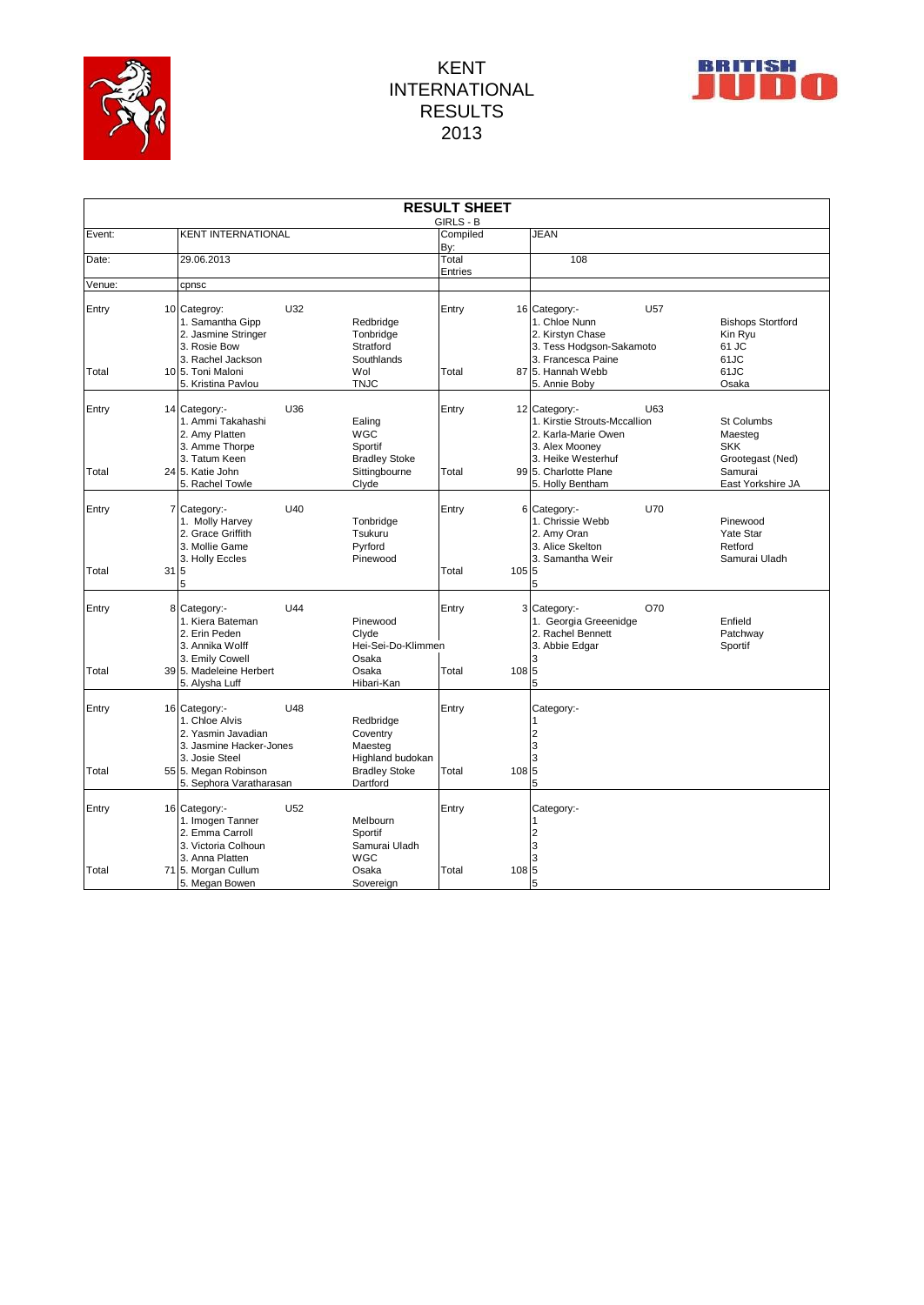



|                |                                                      |                                                                                                           |                 |                                                                                                      | <b>RESULT SHEET</b><br><b>BOYS C</b> |      |                                                                                                                                                             |                                                                                                               |
|----------------|------------------------------------------------------|-----------------------------------------------------------------------------------------------------------|-----------------|------------------------------------------------------------------------------------------------------|--------------------------------------|------|-------------------------------------------------------------------------------------------------------------------------------------------------------------|---------------------------------------------------------------------------------------------------------------|
| Event:         |                                                      | <b>KENT INTERNATIONAL</b>                                                                                 |                 |                                                                                                      | Compiled<br>By:                      |      | <b>JEAN</b>                                                                                                                                                 |                                                                                                               |
| Date:          | 29.06.2013                                           |                                                                                                           |                 |                                                                                                      | Total<br>Entries                     |      | 80                                                                                                                                                          |                                                                                                               |
| Venue:         | CPNSC                                                |                                                                                                           |                 |                                                                                                      |                                      |      |                                                                                                                                                             |                                                                                                               |
| Entry<br>Total | Category<br>2<br>3<br>3<br>$\overline{5}$<br>11<br>5 | 1. Taylor Bowden                                                                                          | U38             | Enfield                                                                                              | Entry<br>Total                       |      | U66<br>12 Category:-<br>1. William Jones<br>2. Luke Balding<br>3. Robert Parker<br>3. Edgar Polovinkins<br>64 5. Joshua Awiti-Alcaraz<br>5. Jesse Krekelaar | Gendros<br><b>Red Pheonix</b><br><b>Bishops Stortford</b><br><b>EB Pheonix</b><br>Enfield<br>Grootegast (Ned) |
| Entry<br>Total | 6 Category:-<br>71<br>5<br>5                         | 1. Henry Wakes<br>2. Tin Houwig<br>3. Jamie McFadden<br>3. Ruben Clauss                                   | U42             | Shadworth<br>Lu-Gia-Gen(NED)<br>Longtower<br>BS Schiedam (NED)                                       | Entry<br>Total                       |      | U73<br>10 Category:-<br>1. Harry Boby<br>2. Josh Burns<br>3. Ali Basnukaer<br>3. Patrick Van Der Sluiszen<br>74 5. Ronan Manning<br>5. Lucas Kersten        | Osaka<br>East Yorkshire JA<br><b>EB Pheonix</b><br>Bewegen (Ned)<br>Muskerry<br>Zuidland (Ned)                |
| Entry<br>Total | 11 Category:-<br>18 5. Jack Pullant                  | 1. Suheyl Uyar<br>2. Mason gulaidi-Barber<br>3. Callum Nash<br>3. Callum Game<br>5. Zelimkhan Jachichanov | U46             | BS Schiedam (NED)<br>Ealing<br>Samurai Ulladh<br>Pyrford<br>Black dog<br>Ardooie (Bel)               | Entry<br>Total                       | 77   | U81<br>3 Category:-<br>1. Raynon De Vos<br>2. Daniel Mair<br>3. Luka Kljutic<br>3<br>5<br>5                                                                 | Lu-gia-gen (Ned)<br>Marshalswick<br>Osterley                                                                  |
| Entry<br>Total | 8<br>Category:-<br>26 5. Louis Serve                 | 1. Tim Banan<br>2. Peter Hampshire<br>3. Levi Dijkhuizen<br>3. Jesse Koopmans<br>5. Giannini Kardienaal   | U50             | BS Schiedam (NED)<br>Gateshead<br>Lu-Gia-Gen (NED)<br>Poelstra (NED)<br>Lechesnau<br>Muilkwijk (NED) | Entry<br>Total                       | 80   | 3 Category:-<br>O81<br>1. Simeon Catharina<br>2. Wesley Greenidge<br>3. Gerben Boonstra<br>3<br>5<br>5                                                      | Lu-Gia-Gen (Ned)<br>Enfield<br>Poelstran (Ned)                                                                |
| Entry          | 11 Category:-                                        | 1. Joris Boes<br>2. medal withdrawn<br>3. Oliver Harris<br>3. Michael Middelkoop                          | U <sub>55</sub> | Poelstra (NED)<br>Osaka<br>Lu-Gia-Gen (NED)                                                          | Entry                                |      | Category:-<br>1<br>2<br>3<br>3                                                                                                                              |                                                                                                               |
| Total          |                                                      | 37 5. Elliot Burbidge<br>5. Josef Sullivan                                                                |                 | Devizes<br>Redbridge                                                                                 | Total                                | 80 5 | 5                                                                                                                                                           |                                                                                                               |
| Entry          | 15 Category:-                                        | 1. Daniel Powell<br>2.Abdurahman Chaatouf<br>3. Pablo Vermeulen<br>3. Harry Lovett-Hewitt                 | U60             | Wolverhampton<br><b>EB Phoenix</b><br>Lu-Gia-Gen (NED)<br>Stroud                                     | Entry                                |      | Category:-<br>1<br>2<br>3<br>3                                                                                                                              |                                                                                                               |
| Total          | 52 5. Enno Busio                                     | 5. Jack Curry                                                                                             |                 | Muilwijk (NED)<br>Gateshead                                                                          | Total                                | 80   | 5<br>5                                                                                                                                                      |                                                                                                               |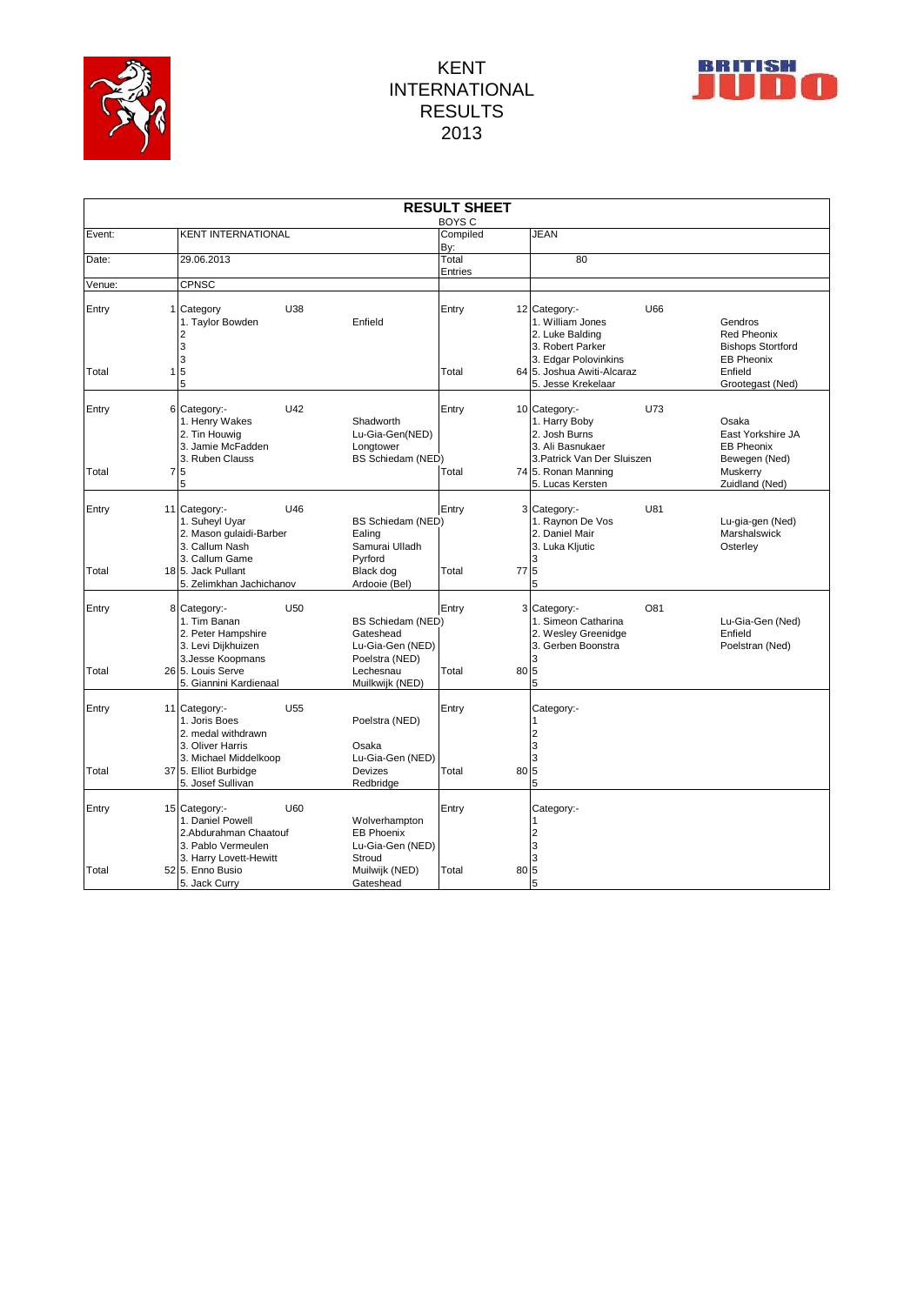



|        |             |                                                                                                       |                 | <b>RESULT SHEET</b>                                                      |                       |                 |                                                                                                 |     |                                                              |
|--------|-------------|-------------------------------------------------------------------------------------------------------|-----------------|--------------------------------------------------------------------------|-----------------------|-----------------|-------------------------------------------------------------------------------------------------|-----|--------------------------------------------------------------|
| Event: |             | <b>KENT INTERNATIONAL</b>                                                                             |                 |                                                                          | GIRLS - C<br>Compiled |                 | <b>JEAN</b>                                                                                     |     |                                                              |
|        |             |                                                                                                       |                 |                                                                          | By:                   |                 |                                                                                                 |     |                                                              |
| Date:  |             | 29.06.2013                                                                                            |                 |                                                                          | Total                 |                 | 39                                                                                              |     |                                                              |
| Venue: |             | <b>CPNSC</b>                                                                                          |                 |                                                                          | Entries               |                 |                                                                                                 |     |                                                              |
|        |             |                                                                                                       |                 |                                                                          |                       |                 |                                                                                                 |     |                                                              |
| Entry  |             | 5 Category<br>1. Olivia Piechota<br>2. Lotte Boone<br>3. Madeleif vanWijngaarden<br>3. Indy Barten    | U40             | <b>JSC</b><br>Muilwijk (NED)<br>Zuidlans(NED)<br>Hei-sei-do-klimmen(NED) | Entry                 |                 | 4 Category:-<br>1. Tanith Spencer<br>2. Sanne Daniels<br>3. Sophie Roots<br>3. Lieke van Kins   | U70 | E Yorks JA<br>Hei-sei-do-klimmen(NED)<br>Croydon<br>Zuidland |
| Total  |             | 5 5. Shannon Aantjes<br>5                                                                             |                 | Muilwijk (NED)                                                           | Total                 | 35 5            | 5                                                                                               |     |                                                              |
| Entry  |             | 3 Category:-<br>1. Lola van Zeijl<br>2. Amy Oram<br>3. Bo Goedhart<br>3                               | U44             | Lu-Gia;Gen (NED)<br><b>Devizes</b><br>Hei-sei-do-klimmen(NED)            | Entry                 |                 | 4 Category:-<br>1. Charlotte Newbold<br>2. Jade Warr<br>3. Celina Havers<br>3. Bethany Chandler | O70 | Redbridge<br>Pyrford<br>Bewegen(NED)<br>Dudley               |
| Total  |             | 85<br>5                                                                                               |                 |                                                                          | Total                 | 39 5            | 5                                                                                               |     |                                                              |
| Entry  |             | 7 Category:-<br>1. Aimee Grant<br>2. Celine van Holden<br>3. Nilang Rommes<br>3. Aysegul Mehmet       | U48             | Highland Budokan<br>Muilwijk<br>Muilwijk<br>Enfield                      | Entry                 |                 | Category:-<br>$\mathbf{1}$<br>$\overline{\mathbf{c}}$<br>3<br>3                                 |     |                                                              |
| Total  | 15 5        | 5                                                                                                     |                 |                                                                          | Total                 | 39 <sub>5</sub> | 5                                                                                               |     |                                                              |
| Entry  |             | 11 Category:-<br>1. Sarah Wolff<br>2. Romee den Hartog<br>3. Elizabeth Jamieson<br>3. Olivia Spellman | U <sub>52</sub> | Hei-sei-do-klimmen(NED)<br>Bewegen (NED)<br>Pyrford<br>Pinewood          | Entry                 |                 | Category:-<br>1<br>$\overline{c}$<br>3<br>3                                                     |     |                                                              |
| Total  |             | 26 5. Yasmin Gordon<br>5. Myrddin Hilbrands                                                           |                 | Sportif<br>Poelstra(NED)                                                 | Total                 | 39              | 5<br>5                                                                                          |     |                                                              |
| Entry  |             | 5 Category:-<br>1. Lucy Day<br>2. Laura Nairn<br>3.Kyra-Mae Leighton<br>5. Martha Galilee             | U57             | Redbridge<br>Sportif<br>RyeCroft<br>Osaka                                | Entry                 |                 | Category:-<br>1<br>$\overline{c}$<br>3<br>3                                                     |     |                                                              |
| Total  | $31\,5$     | 5                                                                                                     |                 |                                                                          | Total                 | 39 5            | 5                                                                                               |     |                                                              |
| Entry  |             | 0 Category:-<br>$\overline{2}$<br>3                                                                   | U63             |                                                                          | Entry                 |                 | Category:-<br>1<br>$\overline{2}$<br>3                                                          |     |                                                              |
| Total  | $31\vert 5$ | 3<br>5                                                                                                |                 |                                                                          | Total                 | 39              | 3<br>5<br>5                                                                                     |     |                                                              |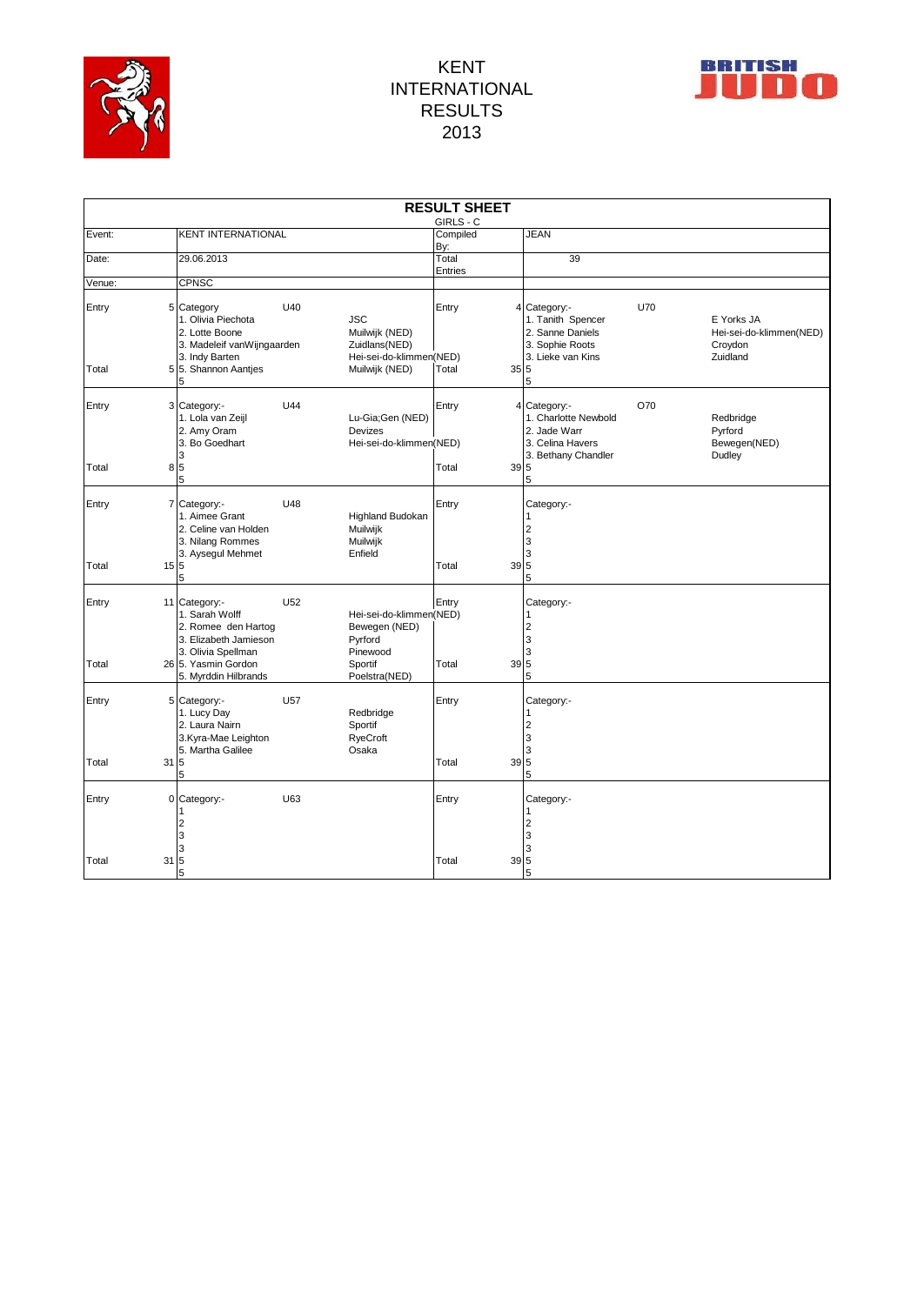



|        | <b>RESULT SHEET</b><br>YOUNG MEN                |                  |                                                 |  |  |  |  |  |
|--------|-------------------------------------------------|------------------|-------------------------------------------------|--|--|--|--|--|
| Event: | <b>KENT INTERNATIONAL</b>                       | Compiled         | <b>JEAN</b>                                     |  |  |  |  |  |
|        |                                                 | By:              |                                                 |  |  |  |  |  |
| Date:  | 30.06.2013                                      | Total<br>Entries |                                                 |  |  |  |  |  |
| Venue: | CPNSC                                           |                  |                                                 |  |  |  |  |  |
|        |                                                 |                  |                                                 |  |  |  |  |  |
| Entry  | Category                                        | Entry            | Category:-                                      |  |  |  |  |  |
|        | 1                                               |                  | 1                                               |  |  |  |  |  |
|        | $\frac{2}{3}$                                   |                  | $\frac{2}{3}$                                   |  |  |  |  |  |
|        | 3                                               |                  | 3                                               |  |  |  |  |  |
| Total  | 5<br>5                                          | Total            | $\frac{5}{5}$                                   |  |  |  |  |  |
|        |                                                 |                  |                                                 |  |  |  |  |  |
| Entry  | Category:-                                      | Entry            | Category:-                                      |  |  |  |  |  |
|        |                                                 |                  |                                                 |  |  |  |  |  |
|        | 2<br>3<br>3<br>5                                |                  | $\begin{array}{c} 2 \\ 3 \\ 3 \end{array}$      |  |  |  |  |  |
|        |                                                 |                  |                                                 |  |  |  |  |  |
| Total  | 5                                               | Total            | $\frac{5}{5}$                                   |  |  |  |  |  |
|        |                                                 |                  |                                                 |  |  |  |  |  |
| Entry  | Category:-                                      | Entry            | Category:-                                      |  |  |  |  |  |
|        | 1                                               |                  | 1                                               |  |  |  |  |  |
|        |                                                 |                  |                                                 |  |  |  |  |  |
|        | 2<br>3<br>3<br>5                                |                  | $\begin{array}{c} 2 \\ 3 \\ 5 \\ 5 \end{array}$ |  |  |  |  |  |
| Total  |                                                 | Total            |                                                 |  |  |  |  |  |
|        | 5                                               |                  |                                                 |  |  |  |  |  |
| Entry  | Category:-                                      | Entry            | Category:-                                      |  |  |  |  |  |
|        | 1                                               |                  | 1                                               |  |  |  |  |  |
|        | $\overline{c}$                                  |                  | $\overline{\mathbf{c}}$                         |  |  |  |  |  |
|        | $\begin{array}{c} 3 \\ 3 \\ 5 \\ 5 \end{array}$ |                  | $\begin{array}{c} 3 \\ 3 \\ 5 \\ 5 \end{array}$ |  |  |  |  |  |
| Total  |                                                 | Total            |                                                 |  |  |  |  |  |
|        |                                                 |                  |                                                 |  |  |  |  |  |
| Entry  | Category:-                                      | Entry            | Category:-                                      |  |  |  |  |  |
|        | 1                                               |                  | 1                                               |  |  |  |  |  |
|        | $\frac{2}{3}$                                   |                  | $\frac{2}{3}$                                   |  |  |  |  |  |
|        |                                                 |                  |                                                 |  |  |  |  |  |
| Total  | $\frac{3}{5}$                                   | Total            | $\frac{3}{5}$                                   |  |  |  |  |  |
|        | 5                                               |                  | 5                                               |  |  |  |  |  |
| Entry  | Category:-                                      | Entry            | Category:-                                      |  |  |  |  |  |
|        | 1                                               |                  |                                                 |  |  |  |  |  |
|        | $\overline{\mathbf{c}}$                         |                  | $\boldsymbol{2}$                                |  |  |  |  |  |
|        | $\frac{3}{3}$                                   |                  | 3                                               |  |  |  |  |  |
| Total  |                                                 | Total            | 35                                              |  |  |  |  |  |
|        | $\begin{array}{c} 5 \\ 5 \end{array}$           |                  |                                                 |  |  |  |  |  |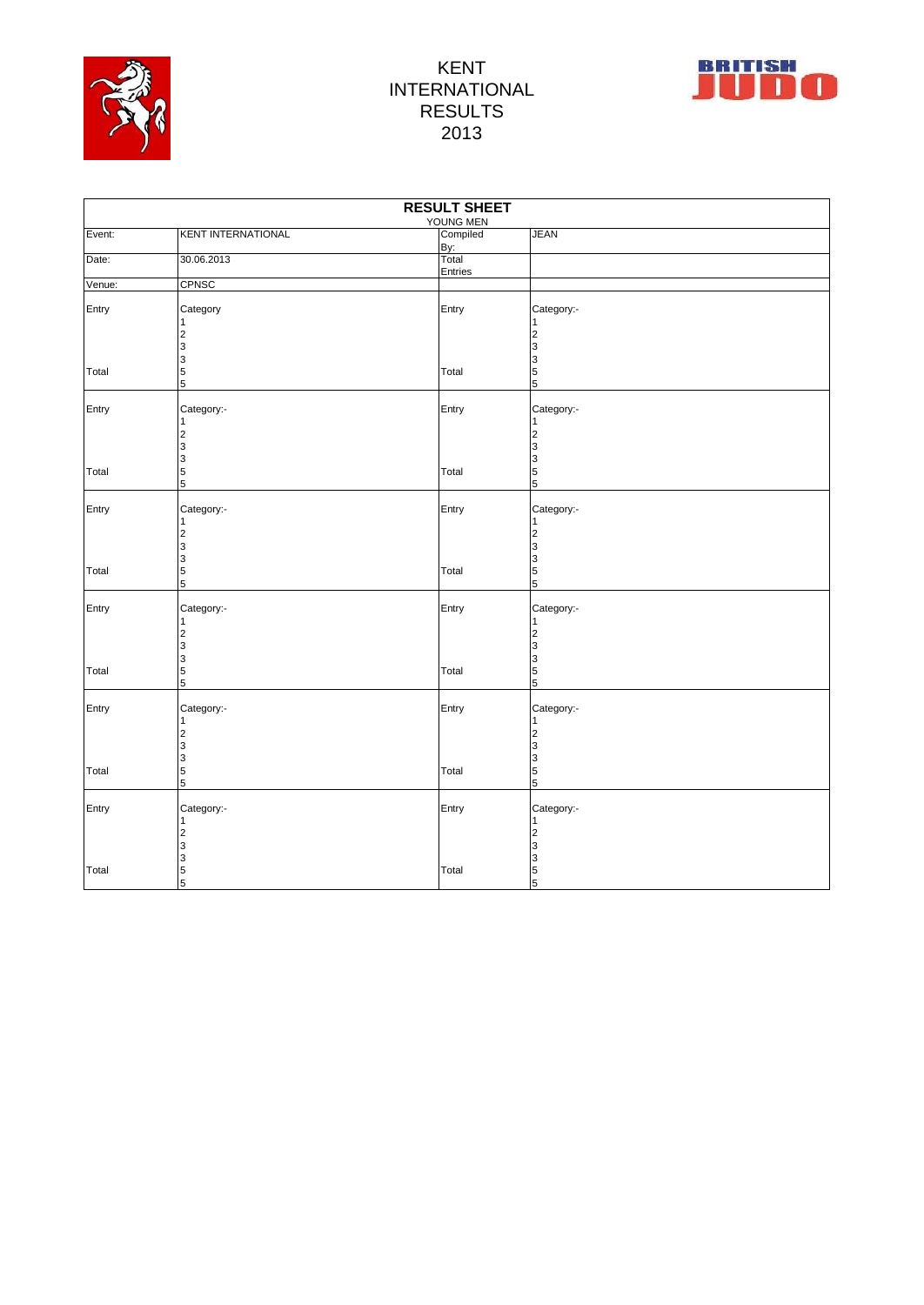



|             |                                                                                                                                                                               | <b>Results</b><br>YOUNG WOMEN |                                                 |
|-------------|-------------------------------------------------------------------------------------------------------------------------------------------------------------------------------|-------------------------------|-------------------------------------------------|
| Event:      | <b>KENT INTERNATIONAL</b>                                                                                                                                                     | Compiled<br>By:               | <b>JEAN</b>                                     |
| Date:       | 30th June 2013                                                                                                                                                                | Total<br>Entries              | 34                                              |
| Venue:      | <b>CPNSC</b>                                                                                                                                                                  |                               |                                                 |
| Entry       | 7 Category;<br>U52<br>1. Lanina Solley<br>Tonbbridge<br>2. Olivia Spellman<br>Pinewood<br>3. Patricia Van Hees<br><b>BS Schiedam (Ned)</b><br>3. Jade Savory<br>Wolverhampton | Entry                         | Category:-                                      |
| Total       | $7\overline{\smash{5}}$<br>5                                                                                                                                                  | 34<br>Total                   | 5                                               |
| Entry       | 13 Category:- U57<br>1. Sanne Vermeer<br>Poelstra (Ned)<br>2. Indira Snoek<br>Tom Van Der Kolk (Ned)<br>3. Laura Nairn<br>Sportif<br>3. Shannara Harrild<br>Parkwood          | Entry                         | Category:-<br>$\overline{\mathbf{c}}$<br>3<br>3 |
| Total       | 2015. Bodine Sluits<br>Tom Van Der Kolk Total<br>5. Gwenllian Northall<br>O'Oshimeyo                                                                                          | 34                            | 5<br>5                                          |
| Entry       | 4 Category:- U63<br>1, Acelya Toprak<br>Metro<br>2. Daisy Kuirdenier<br>Lu-Gia-Jen (Ned)<br>3. Kathleen McNaught<br>Samurai Uladh (Eire)<br>3. Daley Vrees<br>Ped Sport (Ned) | Entry                         | Category:-<br>1<br>$\overline{c}$<br>3<br>3     |
| Total       | 24 5<br>5                                                                                                                                                                     | Total<br>34                   | 5<br>5                                          |
| Entry       | 10 Category:- U70<br>1. Nicole Folkertsma<br>Poelstra (Ned)<br>2. Lucy Gray<br>2A's<br>3. Amber Boulderstone<br>Tonbridge<br>3. Leanne Henlon<br>Westcroft                    | Entry                         | Category:-<br>1<br>$\overline{2}$<br>3<br>3     |
| Total       | 34 5. Elise Pietermaat<br>Ped Sport<br>5. Kyra Robinson<br><b>EB Pheonix</b>                                                                                                  | Total<br>34                   | 5<br>5                                          |
| Entry       | Category:-<br>2<br>3<br>4                                                                                                                                                     | Entry                         | Category:-<br>1<br>$\overline{c}$<br>3<br>3     |
| Total       | 34 <sub>5</sub><br>5                                                                                                                                                          | Total<br>34                   | 5<br>5                                          |
| Entry       | Category:-<br>$\overline{2}$<br>3                                                                                                                                             | Entry                         | Category:-<br>1<br>$\overline{c}$<br>3          |
| Total<br>34 | 3<br>5<br>5                                                                                                                                                                   | Total<br>34                   | 3<br>5<br>5                                     |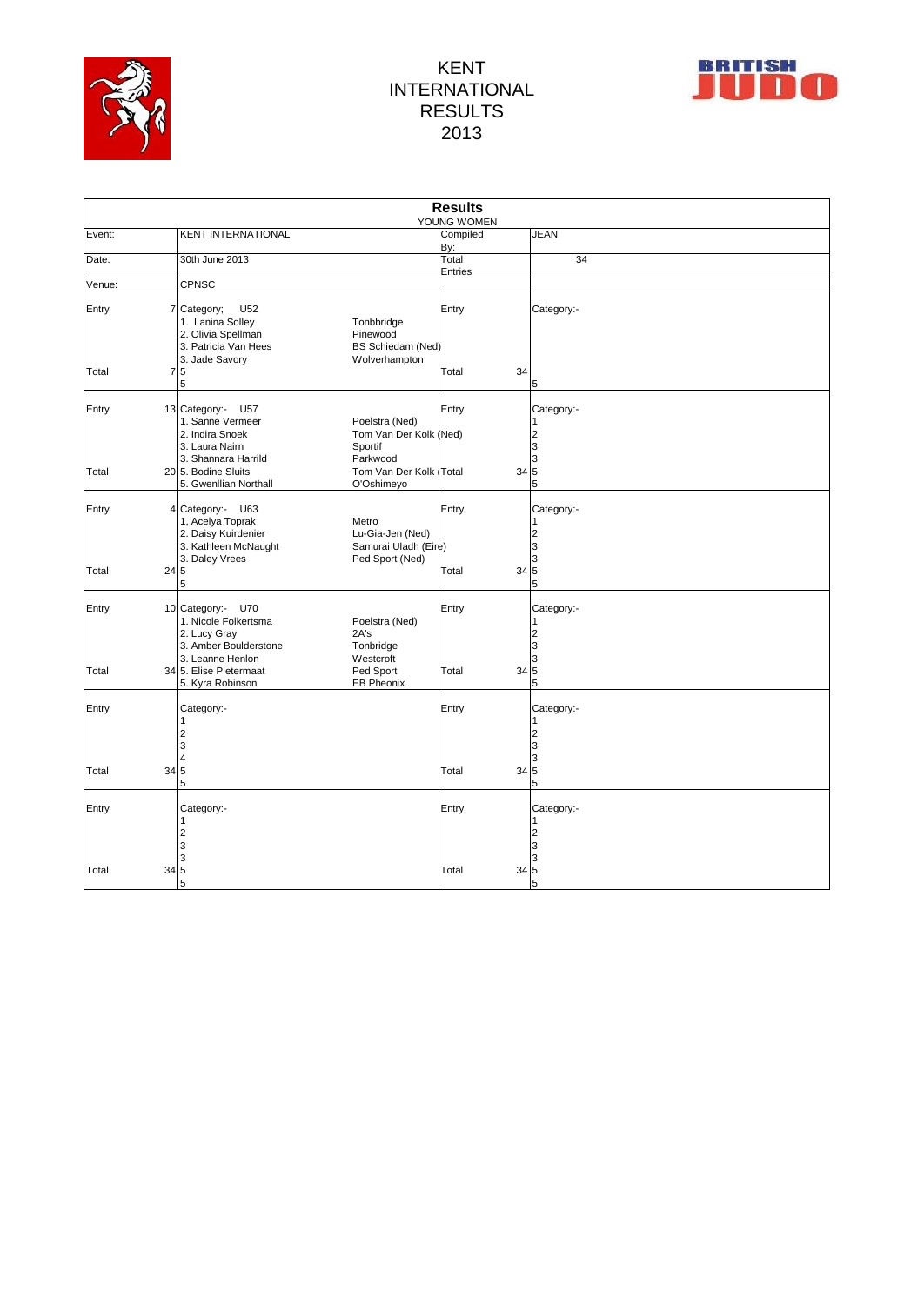



|        | <b>RESULT SHEET</b> |                                                                                                  |      |                                                                             |                        |    |                                                                                                               |                                                  |
|--------|---------------------|--------------------------------------------------------------------------------------------------|------|-----------------------------------------------------------------------------|------------------------|----|---------------------------------------------------------------------------------------------------------------|--------------------------------------------------|
| Event: |                     | <b>KENT INTERNATIONAL</b>                                                                        |      |                                                                             | <b>MEN</b><br>Compiled |    | <b>JEAN</b>                                                                                                   |                                                  |
|        |                     |                                                                                                  |      |                                                                             | By:                    |    |                                                                                                               |                                                  |
| Date:  |                     | 30.06.2013                                                                                       |      |                                                                             | Total<br>Entries       |    | 74                                                                                                            |                                                  |
| Venue: |                     | <b>CPNSC</b>                                                                                     |      |                                                                             |                        |    |                                                                                                               |                                                  |
| Entry  |                     | 2 Category<br>1. Reece Howard<br>2. Wade Roll<br>3<br>3                                          | U60  | Hillingdon<br>Budokwai                                                      | Entry                  |    | O100<br>8 Category:-<br>1. Tsiklaur Zviad<br>2. Giorgi Gelovani<br>3. Gordon Heyes<br>3. Constantinr Lerounis | <b>KKK</b><br>Enfirld<br>Sheffield<br>London Uni |
| Total  | $\overline{2}$      | 5<br>5                                                                                           |      |                                                                             | Total                  |    | 74 5. Calum Loughram<br>5. Hossein Yarahmadi                                                                  | Walderslade<br>Bangor Uni                        |
| Entry  |                     | 15 Category:-<br>1. Albert Westerhof<br>2. James Martin<br>3.John Buchanan<br>3. Colin Francis   | U66  | Poelstra (NED)<br>Camberley<br>Sportif<br><b>Royal Marines</b>              | Entry                  |    | Category:-<br>2<br>3<br>3                                                                                     |                                                  |
| Total  |                     | 17 5. Kane Charig<br>5. Joe Smith                                                                |      | Team Bath<br>Haltemprice                                                    | Total                  | 74 | 5<br>5                                                                                                        |                                                  |
| Entry  |                     | 11 Category:-<br>1. Jonathan Drane<br>2. Adam Ashford<br>3. Danny Van Der Linden<br>3. Dru Oakes | U73  | <b>British VI Squad</b><br>2 A's<br>Lu-Gia-Jen (Ned)<br>Camberley           | Entry                  |    | Category:-<br>1<br>2<br>3<br>3                                                                                |                                                  |
| Total  |                     | 28 5. Mark Nolan<br>5. Tim Hansen                                                                |      | Reculver<br>Odoornerveen (Ned)                                              | Total                  | 74 | 5<br>5                                                                                                        |                                                  |
| Entry  |                     | 19 Category:-<br>1. Denis Puttkammer<br>2. John Hope<br>3. Joshua Stone<br>3. Sebastian Nadal    | U81  | Lu-Gia-Gen (NED)<br>Breadakwai<br>Shirokwaido<br>Budokwai                   | Entry                  |    | Category:-<br>2<br>3<br>3                                                                                     |                                                  |
| Total  |                     | 47 5. Gavin Towers<br>5. Benjanin Parker                                                         |      | <b>BJA VI Squad</b><br><b>Bradford</b>                                      | Total                  | 74 | $\overline{5}$<br>5                                                                                           |                                                  |
| Entry  |                     | 7 Category:-<br>1. Markus Hunt<br>2. Mark Hammond<br>3. Godwin Ndaye<br>3. Ethan Caprice         | U90  | <b>TNJC</b><br>Ringwood<br>London JC<br>Moberly                             | Entry                  |    | Category:-<br>$\overline{c}$<br>3<br>3                                                                        |                                                  |
| Total  |                     | 54 5<br>5                                                                                        |      |                                                                             | Total                  | 74 | 5<br>5                                                                                                        |                                                  |
| Entry  |                     | 12 Category:-<br>1. Jon Te Riele<br>2. Jack Kelly<br>3. Gert Rabe<br>3. Jan Akerboon             | U100 | Ped Sport (Ned)<br><b>Ernest Bevin</b><br>Poelstra (Ned)<br>Ped Sport (Ned) | Entry                  |    | Category:-<br>2<br>3<br>3                                                                                     |                                                  |
| Total  |                     | 66 5. Christopher Skelly<br>5. Scott Turner                                                      |      | <b>BJA VI Squad</b><br>Ealing                                               | Total                  | 74 | 5<br>5                                                                                                        |                                                  |